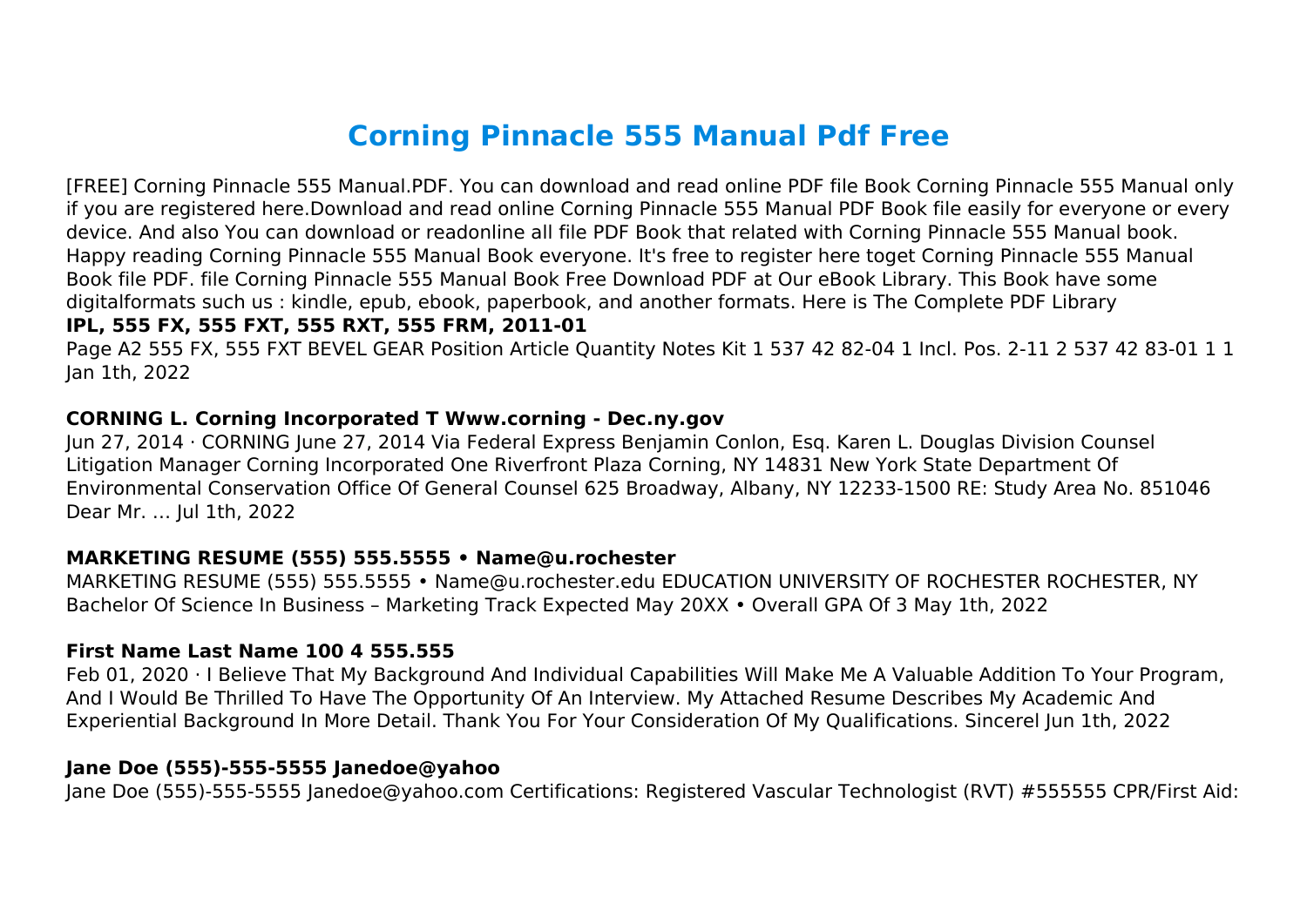Valid June 2013- June 2015 Education: NS University: Master Of Health Science With Concentration In Vascular Sonography O Graduated August 2014 O GPA- 3.97 NS University: Bachelor O Mar 1th, 2022

## **CHRIS HUNTER 1234 Main Street 555.555**

Resume Samples. Chunter@email.com . 2 C HRIS H UNTER | Page 2 Brand Fulfillment Advocate | Charlotte, NC . 2007 – 2010. Provided Proactive Territory Account Coverage While Serving As Liaison Between Sales, I Jun 1th, 2022

#### **City, State • Email@gmail.com • 555-555-5555**

• Leading A Team Of 30+, Solidified Winning Sales And Delivery Groups To Plan And Execute Portfolio Growth. Achieved 100%+ Pr Apr 1th, 2022

#### **JULIA NOLLEN (C) 302.555.0000 \* (H) 302.555.0000 ...**

BA Of English And Film, Interactive Media Minor, University Of Delaware, May 2013 Study Abroad Programs: \* London—literature, Film, Political Science And Theater (Fall 2011) \* Athens—art History, Greek Language And Literature (Summer 2010) \* Caen—contemporary And Conversational French (Winter 2010) ... Jul 1th, 2022

#### **CLIENTEMAIL@YAHOO.COM 555.555.5555 CITY, STATE 00000**

JOHN APPLESEED HIGHER EDUCATION PROFESSIONAL CLIENTEMAIL@YAHOO.COM 555.555.5555 CITY, STATE 00000 LINKEDIN.COM/USER PROFESSIONAL EXPERIENCE PROFILE Progressed With Company To Steer Broad-scope Pharmacy Operations Apr 1th, 2022

#### **George Willard 978 43 Street S (555) 555-2451**

Please See The Resume Attached Herewith For Details Of My Experience And Qualifications. As You Will See From My Resume, I Was An Intern At InterCorp, Where I Gained Valuable Experience And Training In Relation To Sales. This Experience Shall Jun 1th, 2022

#### **(555) 555-5555 • 1212 Jobscan Ln., Seattle, WA 98101 ...**

- S Uc C E E De D I N M A I Nt A I Ni Ng S T Rong Re L A T I Ons Hi Ps W I T H Pa T I E Nt S A Nd Ga T He Re D Fe E Dba C K Vi A Phone , E M A I L , S Kype . I L L I N Oi S M E D I C Al C Ol L E Ge C H I C Ago, I L . P R Ac T I C E M An Age R J Un 2014 – A Pr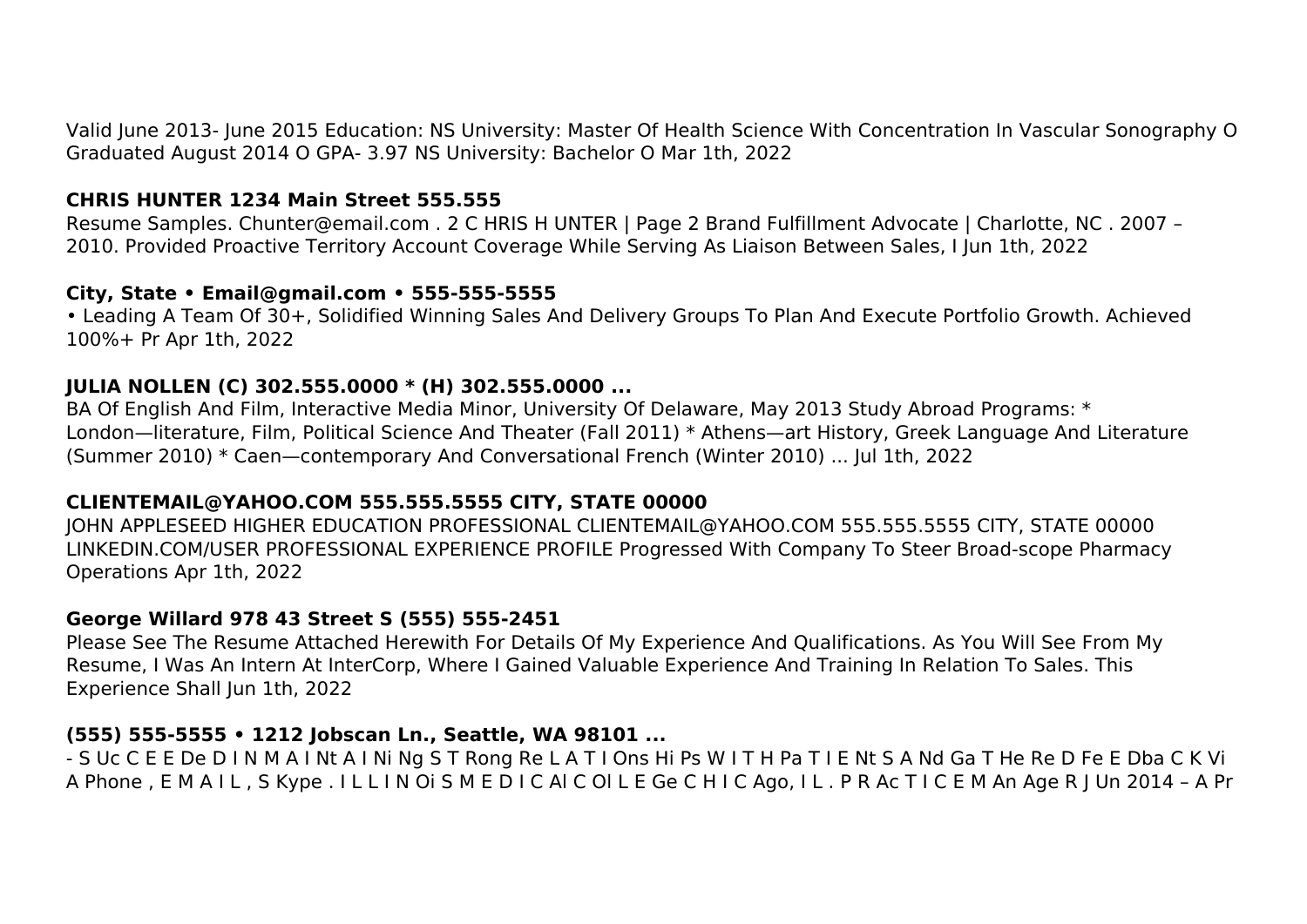2015 - M A Na Ge D T He Da I Mar 1th, 2022

## **Steve Perkins Atlanta, GA 555-555-5555**

Implemented A B2B Vehicle Auction System Based On WebSphere Commerce For The Manheim Auctions Division Of Cox Enterprises. Also Taught Java Training Classes For The Consulting Firm's Corporate Education Group. Palarco Consulting – Senior Consultant July 2001 – June 2002 Integrating Legacy Midr Jun 1th, 2022

## **555-555-5555 Steve@steveperkins.com …**

Implemented A B2B Vehicle Auction System Based On WebSphere Commerce For The Manheim Auctions Division Of Cox Enterprises. Also Taught Java Training Classes For The Consulting Firm's Corporate Education Jun 1th, 2022

## **Tel: 555 555 5555 - Hickorylaw.com**

Tel: 555 555 5555 STRENGTH, SERVICE & STABILITY For Over 60 Years We Are Here For You, To Listen, To Advise, To Plan And To Implement. We Are Also Here As A Active Member Of Our Commu-nity. Just As We Believe In Establishing Strong Relationships With Our Client May 1th, 2022

## **(555) 555-5555 - Pattersonsupport.custhelp.com**

P.O. Box 555 Anytown, IL 99999 (555) 555-5555 Alice Adams 123 Any Street Anytown, IL 99999 As You Requested, We Are Reminding You That It Is Now Time For Your Dental Cleaning And Oral Health Examination. Please Contact Our Office To Schedule Your Appointment. We Look Forward To Hearing From You. Recall Date: 4/2/2014 PTC & Associates 105 Any Street Feb 1th, 2022

## **7946 Parkway Drive My City, GA 55555 Cell: 555-555-5555**

Cell: 555-555-5555 Email: Jfenster@myemail.com XYZ Law Group 5986 Little Chute Road My City, GA 55555 Current Date Dear Ms. Sellerstein, I Am A Registered Nurse With Extensive Experience Reviewing Medical Records For Identification Of Key Facts, Issues, And Deviations In May 1th, 2022

## **3. Recipient Organization John Doe, Manager, (555) 555 ...**

(555) 555-5555, Abc@123.com 4a. DUNS Number 000000000 4b.EIN 0000000000X1 5.Recipient Account Number Or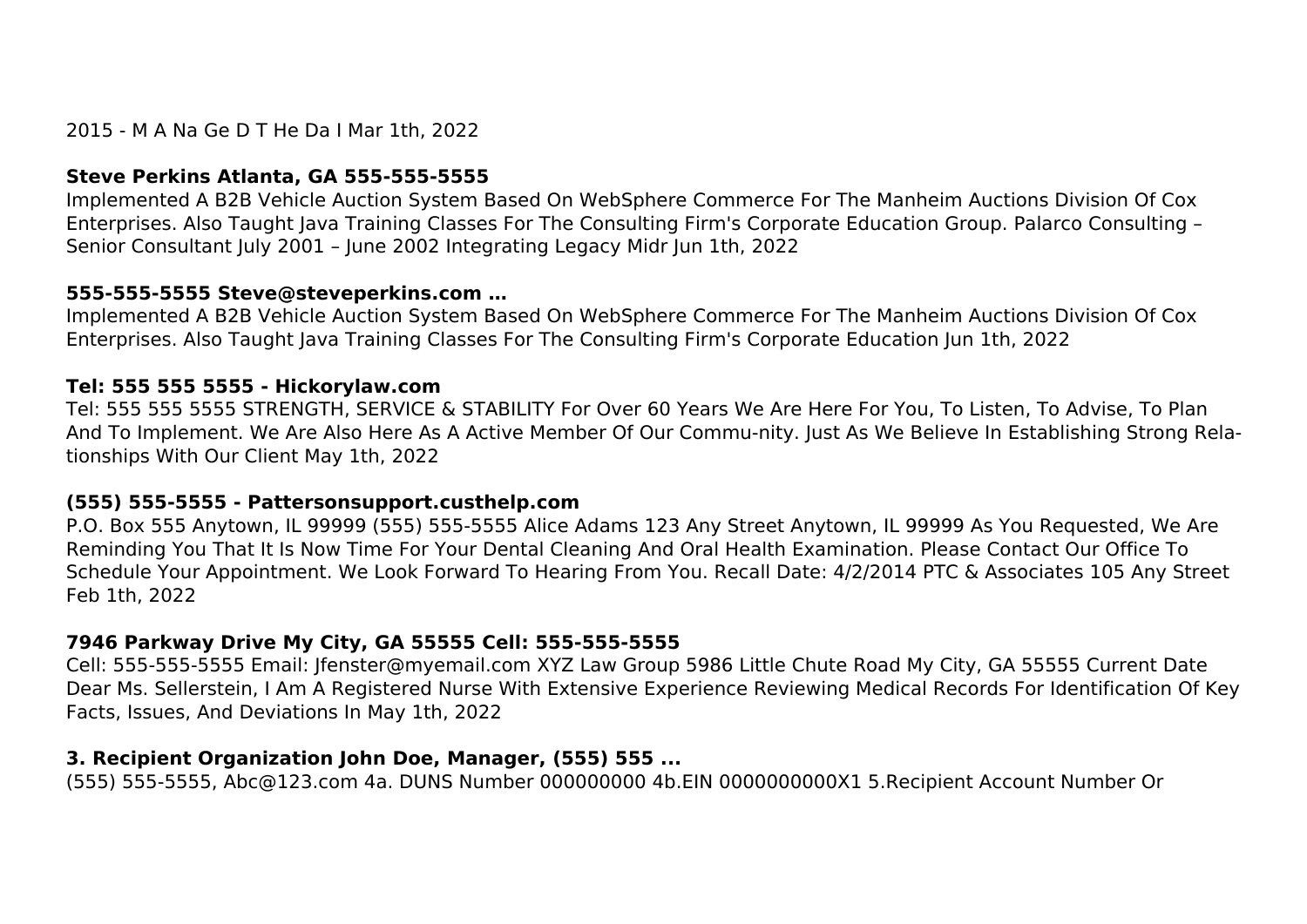Identifying Number (To Report Multiple Grants, Use FFR Attachment) F/S 14581 6. Report Type [ ]Quarterly [ ]Se Jul 1th, 2022

#### **000001 555-555-5555 ANNA MEMBER 123 098 7654 WI …**

Phone #: 1-555-555-5555 Fax #: (123) 098-7654 Use Fax # To Send Verifications. The State Of Wisconsin Is An Equal Opportunity Service Provider. This Letter Contains Information That Affects Your Benefits. If You Need This Jul 1th, 2022

#### **C: (555) 555-5555 || E: First.name@gmail**

Cell: (555) 555-5555 | Email: Username@bc.edu . EDUCATION Boston College, Carroll School Jun 1th, 2022

## **Client: Reginal Jose Home: (555) 555-5555 Property: 2620 ...**

Client: Reginal Jose Home: (555) 555-5555 Property: 2620 Main St Roseville, MI 48066 Operator: DEFAULT Estimator: Tom Balmes Business: (586) 859-8042 Company: REPS Business: 26215 Pattow Roseville, MI 48066 Type Of Estimate: Backup Of Sewer Or Drain Date Entered: 8/13/2014 Date Ass Apr 1th, 2022

## **City, ST 54321 │(555) 555-5555 Email@aol**

Client A. Name, Sr., CHSP ∏ Page Two ∏ (555) 555-5555. Professional Synopsis (continued) LOS ANGELES COUNTY DEPARTMENT OF HEALTH SERVICES (CONTINUED) En Apr 1th, 2022

## **DOE, JOHN D. 05 555-555-5555 W9FFAA W35KT0**

For Use Of This Form, See DA PAM 710-2-1. The Proponent Agency Is DCS, G-4. TELEPHONE NUMBER 20161001 20160930. Title: NOTICE OF DELEGATION OF AUTHORITY - RECEIPT FOR SUPPLIES Author: APD Subject: DA Form 1687, NOV 2015 Created Date: Jan 1th, 2022

## **Case #: 1234567890 SAMPEcall Your Agency At 1-555-555-5555.**

Phone #: 1 -555 5555 Fax #: (444) 444-4444 . Use Fax # To Send Verifications. The State Of Wisconsin Is An Equal Opportunity Service Provider. This Letter Contains Information That Affects Your May 1th, 2022

## **Fax: 555-555-5555 UNIVERSIDAD PLANIFICACIÓN**